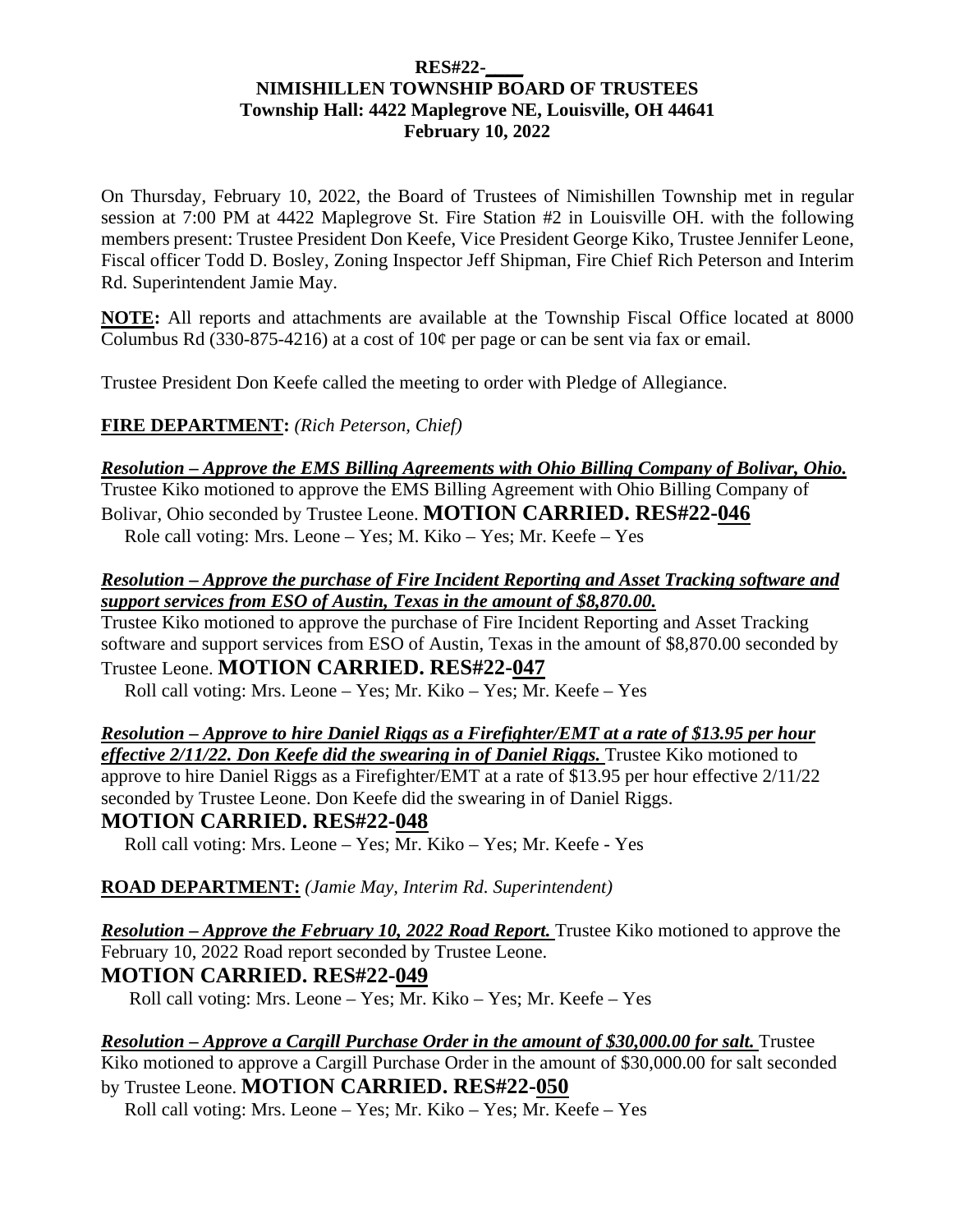# *Resolution – Approve a Wayne Garage Door Purchase Order in the amount of \$11,690.00 for 8*

*heavy duty openers and 10 remotes.* Trustee Kiko motioned to approve a Wayne Garage Door Purchase Order in the amount of \$11,690.00 for 8 heavy duty openers and 10 remotes seconded by Trustee Leone. **MOTION CARRIED. RES#22-051** 

Roll call voting: Mrs. Leone – Yes; Mr. Kiko – Yes; Mr. Keefe - Yes

# **FISCAL OFFICER:** *(Todd D. Bosley)*

*Resolution – Approve payment to Ohio Billing for January Maintenance Fee in amount of \$1,917.00.* Trustee Kiko motioned to approve payment to Ohio Billing for January Maintenance Fee in amount of \$1,917.00 seconded by Trustee Leone. **MOTION CARRIED. RES#22-052** Roll call voting: Mrs. Leone – Yes; Mr. Kiko – Yes; Mr. Keefe – Yes

*Resolution – Approve payment to Baker, Dublikar for Legal Services in amount of \$2,502.50.*  Trustee Kiko motioned to approve payment to Baker, Dublikar for Legal Services in amount of \$2,502.50 seconded by Trustee Leone. **MOTION CARRIED. RES#22-053** Roll call voting: Mrs. Leone – Yes; Mr. Kiko – Yes; Mr. Keefe – Yes

*Resolution – Approve payment to Huntington Bank for the Fire Truck Lease in amount of \$153,045.77.* Trustee Kiko motioned to approve payment to Huntington Bank for the Fire Truck Lease in amount of \$153,045.77 seconded by Trustee Leone.

# **MOTION CARRIED. RES#22-054**

Roll call voting: Mrs. Leone – Yes; Mr. Kiko – Yes; Mr. Keefe – Yes

**Resolution – Approve minutes for January 27, 2022 Trustees Meeting.** Trustee Kiko motioned to approve minutes for the January 27, 2022 Trustees Meeting seconded by Trustee Leone. **MOTION CARRIED. RES#22-055** 

Roll call voting: Mrs. Leone – Yes; Mr. Kiko – Yes; Mr. Keefe - Yes

**ZONING:** *(Jeff Shipman, Zoning Inspector)* 

*Resolution – Approve the February 10, 2022 Zoning Report.* Trustee Kiko motioned to approve the February 10, 2022 Zoning report seconded by Trustee Leone. **MOTION CARRIED. RES#22-056** 

Roll call voting: Mrs. Leone – Yes; Mr. Kiko – Yes; Mr. Keefe – Yes

# *Resolution – Approve funding for staff to attend the Law Seminar held Saturday, February 26, 2022 at Exploration Gateway – Sippo Lake hosted by SCPO & SCRPC not to exceed \$250.00.*  Trustee Kiko motioned to approve funding for staff to attend the Law Seminar held Saturday, February 26, 2022 at Exploration Gateway – Sippo Lake hosted by SCPO & SCRPC not to exceed \$250.00 seconded by Trustee Leone. **MOTION CARRIED. RES#22-057**

Roll call voting: Mrs. Leone – Yes; Mr. Kiko – Yes; Mr. Keefe – Yes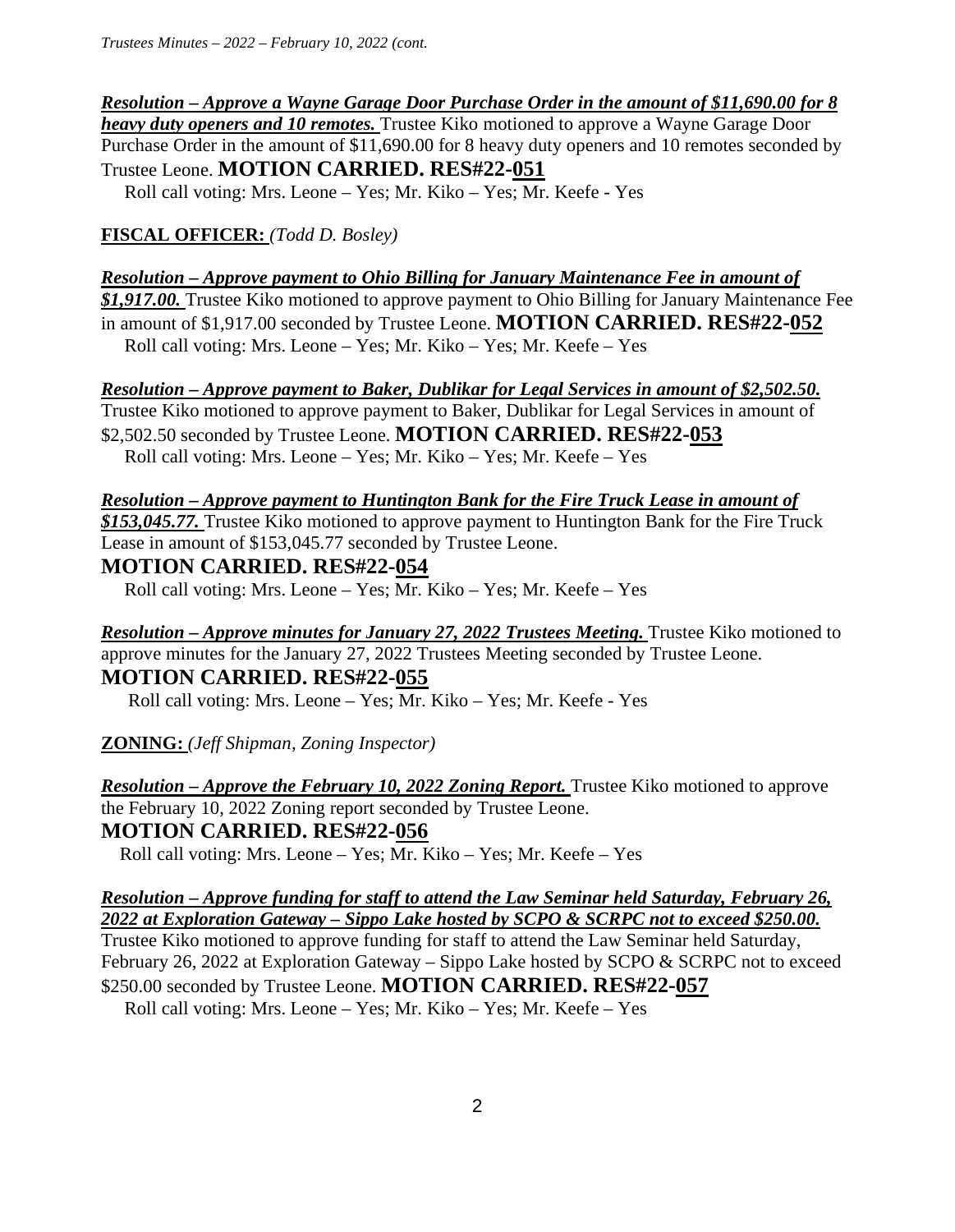#### *Resolution – Approve funding for staff to attend the SCRPC Annual Dinner on Wednesday, March 16, 2022 at Arrowhead Golf & Event Center not to exceed \$360.00.* Trustee Keefe

motioned to approve funding for staff to attend the SCRPC Annual Dinner on Wednesday March 16, 2022 at Arrowhead Golf & Event Center not to exceed \$360.00 seconded by Trustee Leone. **MOTION CARRIED. RES#22-058** 

Roll call voting: Mrs. Leone – Yes; Mr. Kiko – Yes; Mr. Keefe - Yes

### *Resolution – Approve the 2022 January Auditor Report.* Trustee Leone motioned to approve the 2022 January Auditor Report seconded by Trustee Keefe.

# **MOTION CARRIED. RES#22-059**

Roll call voting: Mrs. Leone – Yes; Mr. Kiko – Yes; Mr. Keefe - Yes

# **CONCERNS OF CITIZENS:**

**TRUSTEES:** *(Don Keefe, George Kiko, Jennifer Leone)* 

#### *Resolution – Approve to not vacate Honey Alley located in the west corner of Columbus Road NE and Paris Ave NE between parcel numbers 3304016 and 3308322.* Trustee Kiko motioned to approve not to vacate Honey Alley located in the west corner of Columbus ad NE and Paris Ave NE between parcel numbers 3304016 and 3308322 seconded by Trustee Keefe.

### **MOTION CARRIED. RES#22-060**

Roll call voting: Mrs. Leone – Abstained; Mr. Kiko – Yes; Mr. Keefe - Yes

# *Resolution – Adjourn meeting.* Trustee Kiko motioned to adjourn meeting seconded by Trustee Leone. **MOTION CARRIED. RES#22-061**

\_\_\_\_\_\_\_\_\_\_\_\_\_\_\_\_\_\_\_\_\_\_\_\_\_\_\_\_\_\_\_\_\_\_\_\_ \_\_\_\_\_\_\_\_\_\_\_\_\_\_\_\_\_\_\_\_\_\_\_\_\_\_\_\_\_\_\_\_\_\_\_

 $\overline{\phantom{a}}$  , and the contract of the contract of the contract of the contract of the contract of the contract of the contract of the contract of the contract of the contract of the contract of the contract of the contrac

Roll call voting: Mrs. Leone – Yes; Mr. Kiko – Yes; Mr. Keefe – Yes

ATTEST: Todd D. Bosley, Fiscal Officer Donald E. Keefe, President

 $\overline{\phantom{a}}$  , and the contract of the contract of the contract of the contract of the contract of the contract of the contract of the contract of the contract of the contract of the contract of the contract of the contrac George P. Kiko, Vice President

> Jennifer L. Leone, Trustee Nimishillen Township Board of Trustees

*Minutes-Trustees: Trustees minutes – 2022 February 10,*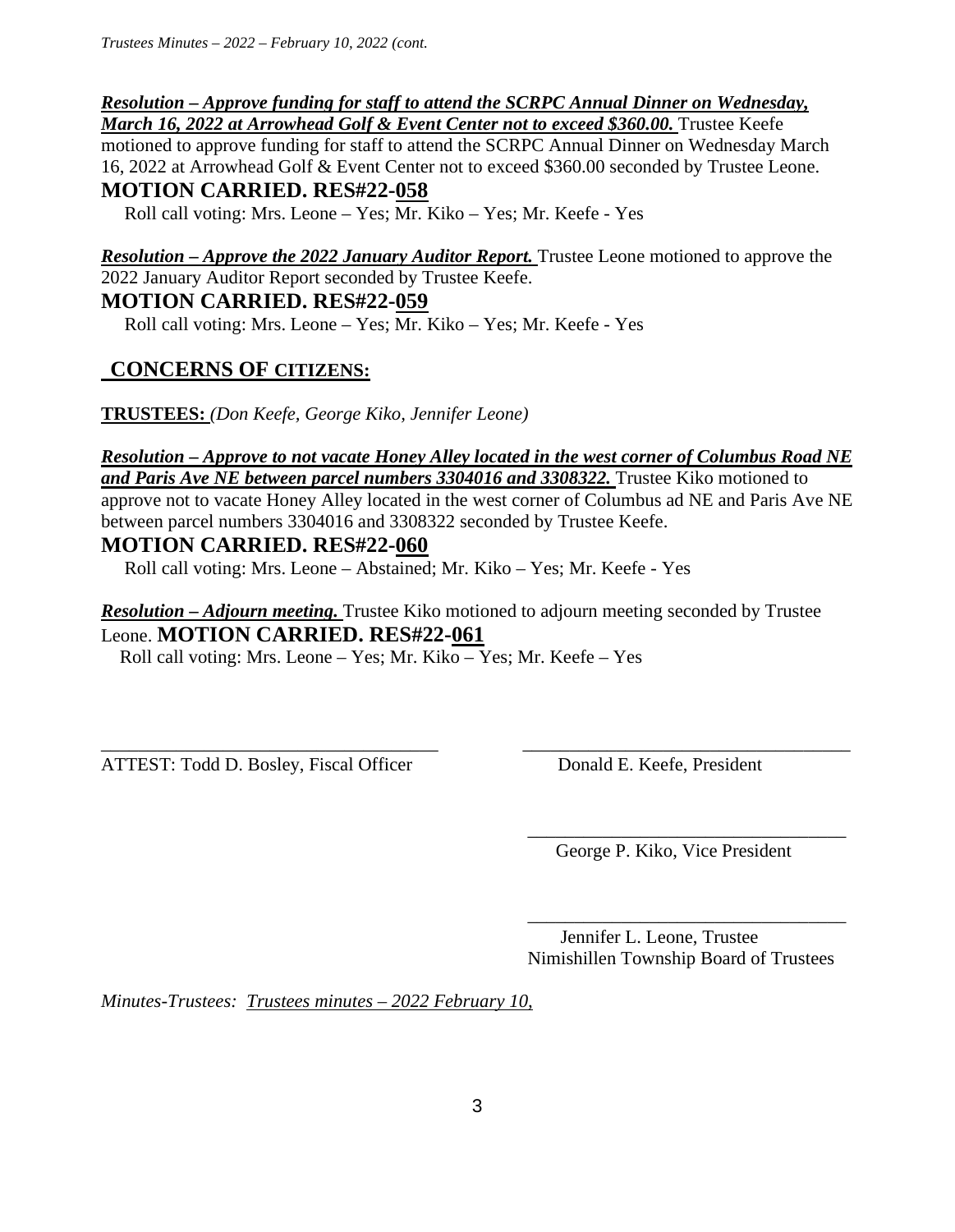*Trustees Minutes – 2022 – February 10, 2022 (cont.*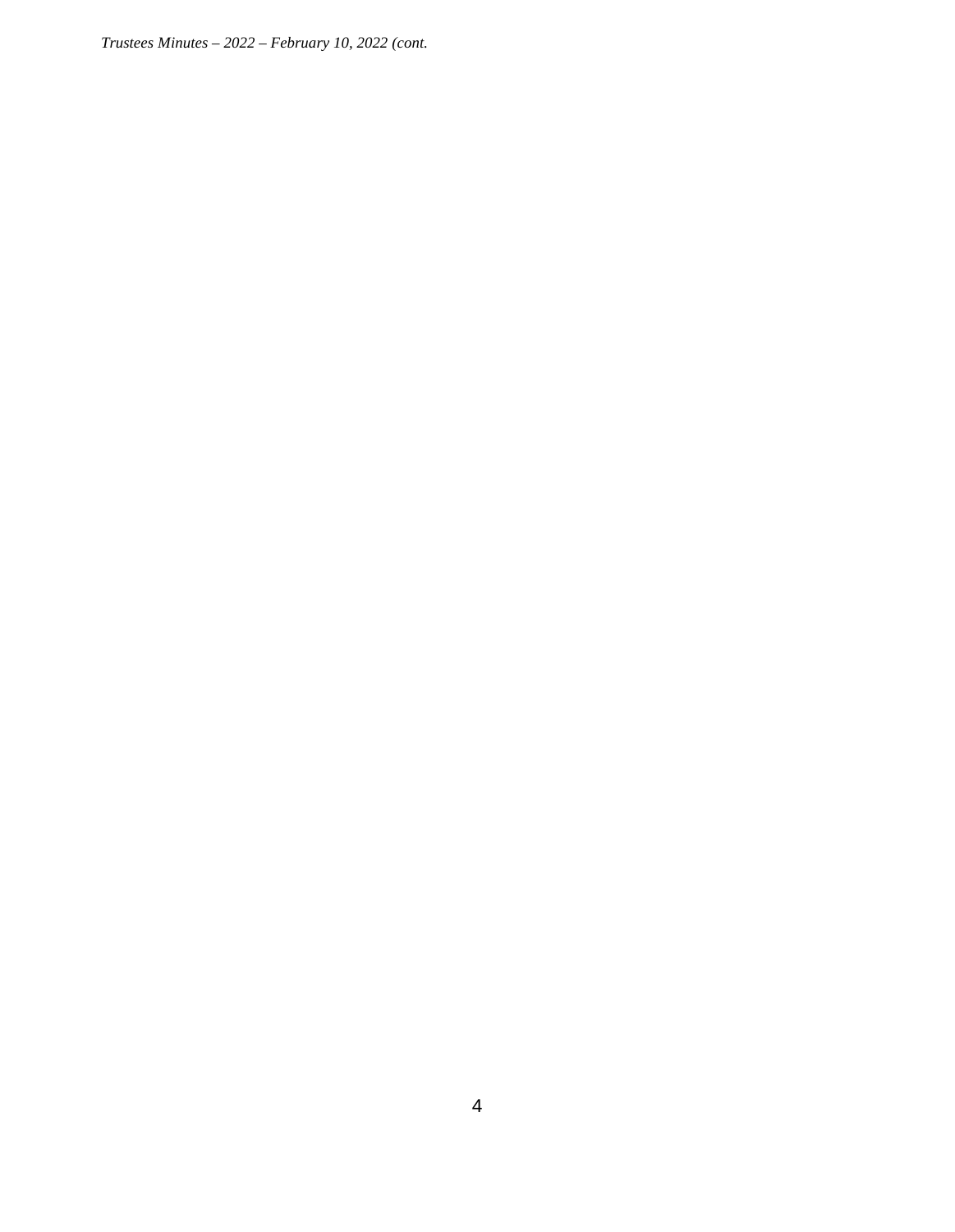*Trustees Minutes – 2022 – February 10, 2022 (cont.*